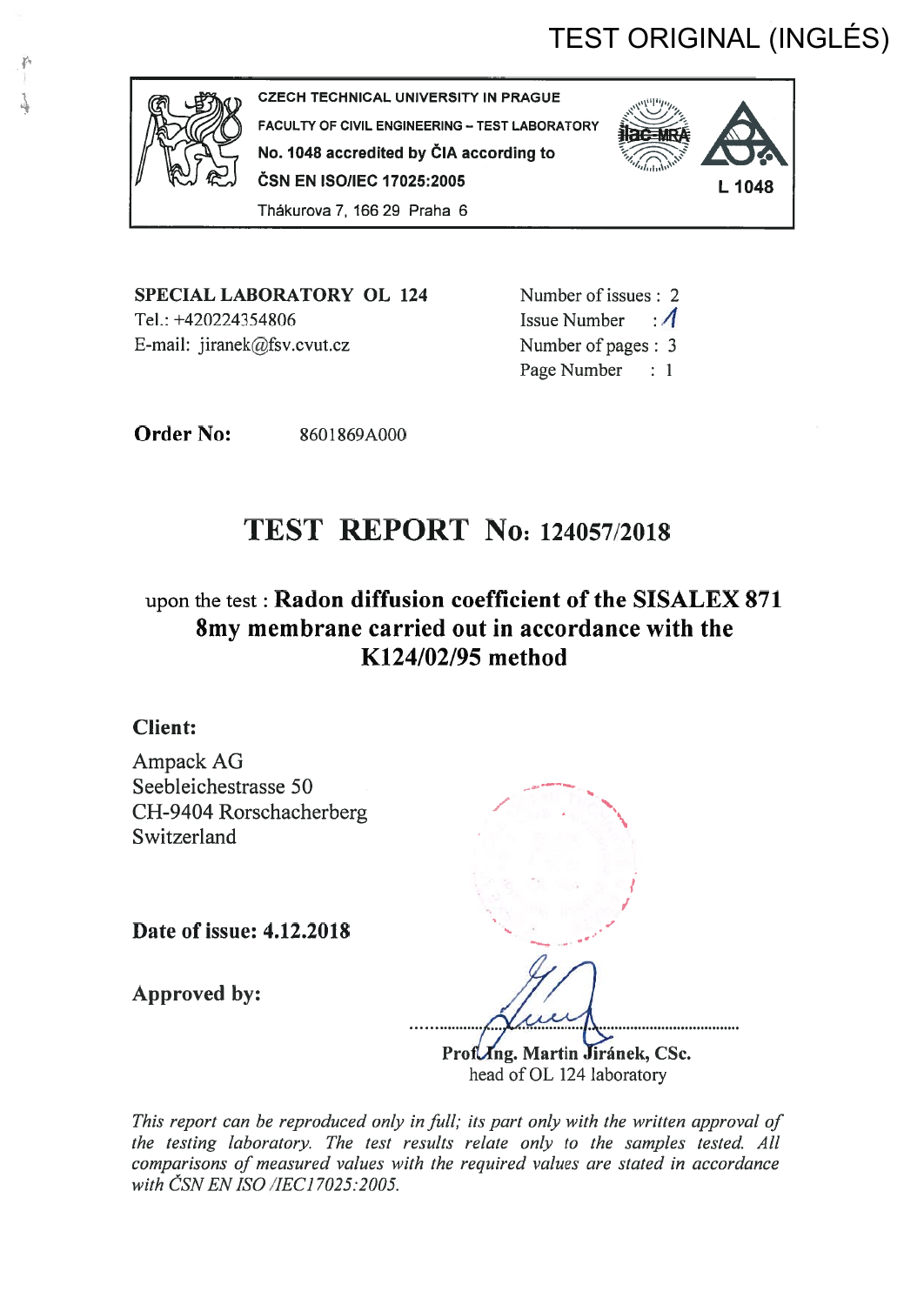| CTU in Prague – Faculty of Civil Engineering    | Isuue No.: $\Lambda$     |
|-------------------------------------------------|--------------------------|
| Test laboratory No. 1048 accredited by ČIA      | Page No.: 2              |
| according to ČSN EN ISO/IEC 17025:2005 - OL 124 | Report No: 124057/2018   |
| Thákurova 7, 166 29 Praha 6                     | Date of issue: 4.12.2018 |

The measurement of the radon diffusion coefficient of the Sisalex 871 8my  $-$  a scrim reinforced membrane comprising Aluminium and double polymers layers, was performed in accordance with the requirements for determining the radon diffusion coefficient stated in the K124/02/95 test method. The test was carried out during the period from 5.4.2018 to 24.4.2018.

### Test samples

Test samples were cut from the material handed by the client (Juho Hyytiäinen) on 23.3.2018. The samples were registered with marks  $18/18/J$  (1 to 9) by M. Jiránek. The test samples were 160 mm and 200 mm in diameter and their thickness was 0,31 mm. Two types of overlap were tested. The Al overlap, where two Al layers are jointed inside the membrane and the  $BK + XT$  overlap, where two sheets of the membrane are sealed with two 15 mm wide self-adhesive tapes placed between the sheets and a 60 mm wide tape applied over the joint.

### Test method

Radon diffusion coefficient was measured according to the accredited method K124/02/95 (method C of ISO/TS 11665-13). The tested sample is placed between two containers. Radon diffuses from the lower container, which is connected to the radon source, through the sample to the upper container. When the steady state concentration profile within the sample is reached, the growth of radon concentration in the upper container is measured. From the known time dependent curve of the radon concentration increase in the upper container the radon diffusion coefficient can be calculated. The test method was approved by the State Office for Nuclear Safety on 6.8.1998.

### Laboratory conditions

Sisalex 871 8my — material Steady state radon concentration in the lower container:  $48,8 \pm 0,3 \text{ MBq/m}^3$ Radon supply rate into the upper container:  $0.4 \pm 0.1$  Bq/m<sup>3</sup>s

Sisalex 871 8my — Al overlap Steady state radon concentration in the lower container:  $49.4 \pm 0.3 \text{ MBq/m}^3$ Radon supply rate into the upper container:  $0.3 \pm 0.1$  Bq/m<sup>3</sup>s

Sisalex 871 8my — BK <sup>+</sup> XT overlap Steady state radon concentration in the lower container:  $35.4 \pm 0.2 \text{ MBq/m}^3$ Radon supply rate into the upper container:  $10.5 \pm 0.3$  Bq/m<sup>3</sup>s

Measuring device: radon monitor RDA 200 (N12), micrometer (Nil) Laboratory temperature:  $20^{\circ}$ C  $\pm 2^{\circ}$ C Relative humidity of air in the laboratory:  $38\% \pm 4\%$ Pressure difference between the lower and the upper containers: 0 Pa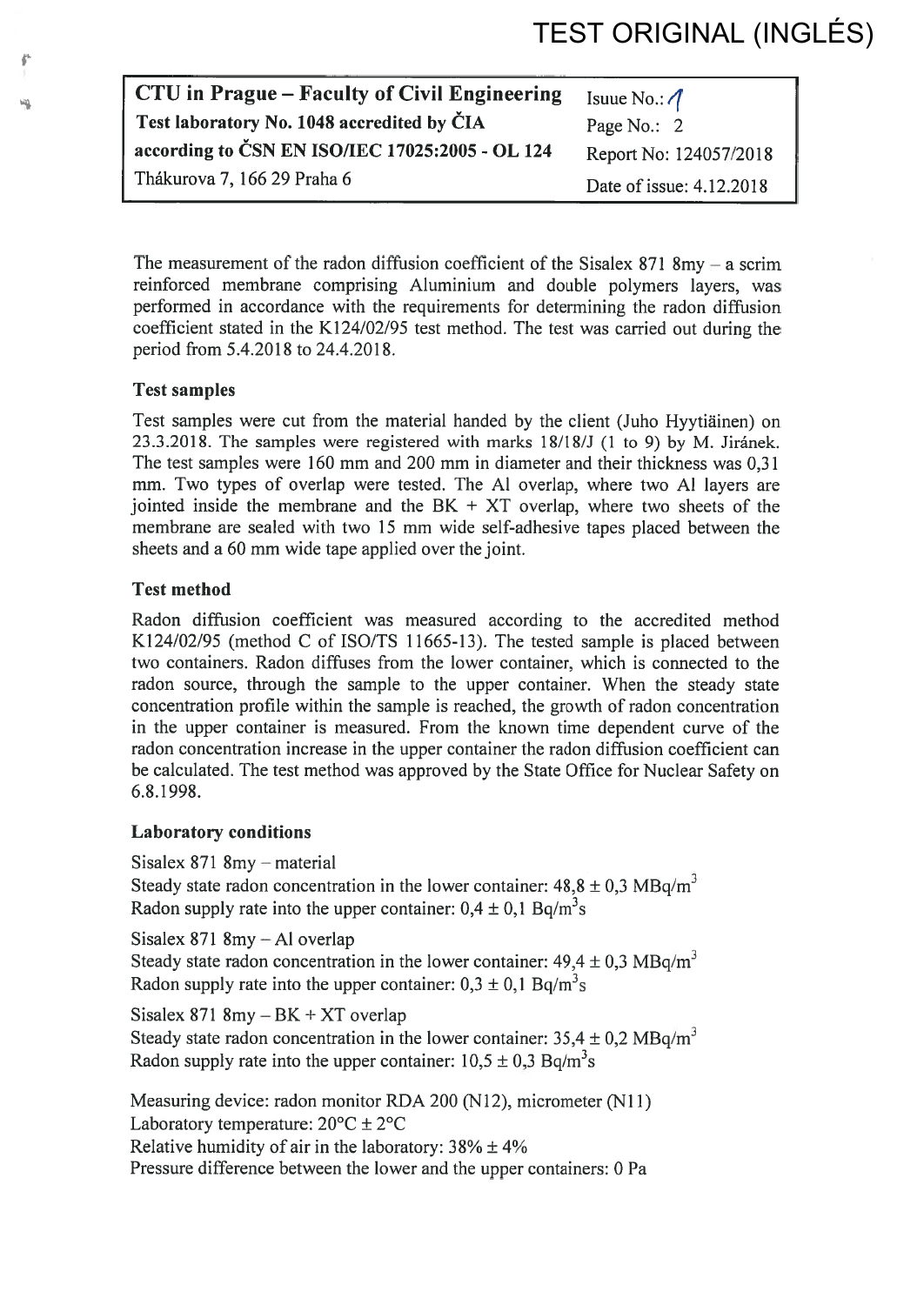# TEST ORIGINAL (INGLÉS)

| CTU in Prague – Faculty of Civil Engineering            | Isuue No.: $\sqrt{\ }$   |
|---------------------------------------------------------|--------------------------|
| Test laboratory No. 1048 accredited by CIA according to | Page No.: 3              |
| ČSN EN ISO/IEC 17025:2005 - OL 124                      | Report No: 124057/2018   |
| Thákurova 7, 166 29 Praha 6                             | Date of issue: 4.12.2018 |

### Test resuits

The results of performed tests are compiled in the following table:

| <b>TESTED MATERIAL</b>         | RADON DIFFUSION COEFFICIENT D (m <sup>2</sup> /s) |                             |
|--------------------------------|---------------------------------------------------|-----------------------------|
|                                | mean value                                        | uncertainty                 |
| Sisalex 871 8my                | $1,4.10^{-13}$                                    | $\pm 0.1.10^{-13}$          |
| Sisalex 871 8my, Al overlap    | $1,0.10^{-13}$                                    | $\pm 0.1.10^{-13}$          |
| Sisalex 871 8my, BK+XT overlap | $5,3.10^{-12}$                                    | $\pm$ 0,5.10 <sup>-12</sup> |

The stated uncertainty of the measurement is the uncertainty with the coefficient  $k = 2$ , which for the normal distribution corresponds to the probability of coverage approx. 95 %.

#### Recommendation

Applicability of the tested material for a radon-proof product can be in a particular case considered in accordance with national building codes or standards.

The test was performed by: Prof. Ing. Martin Jiránek, CSc. The report was prepared by: Prof. Ing. Martin Jiránek, CSc.

1 . test specialist

end of the report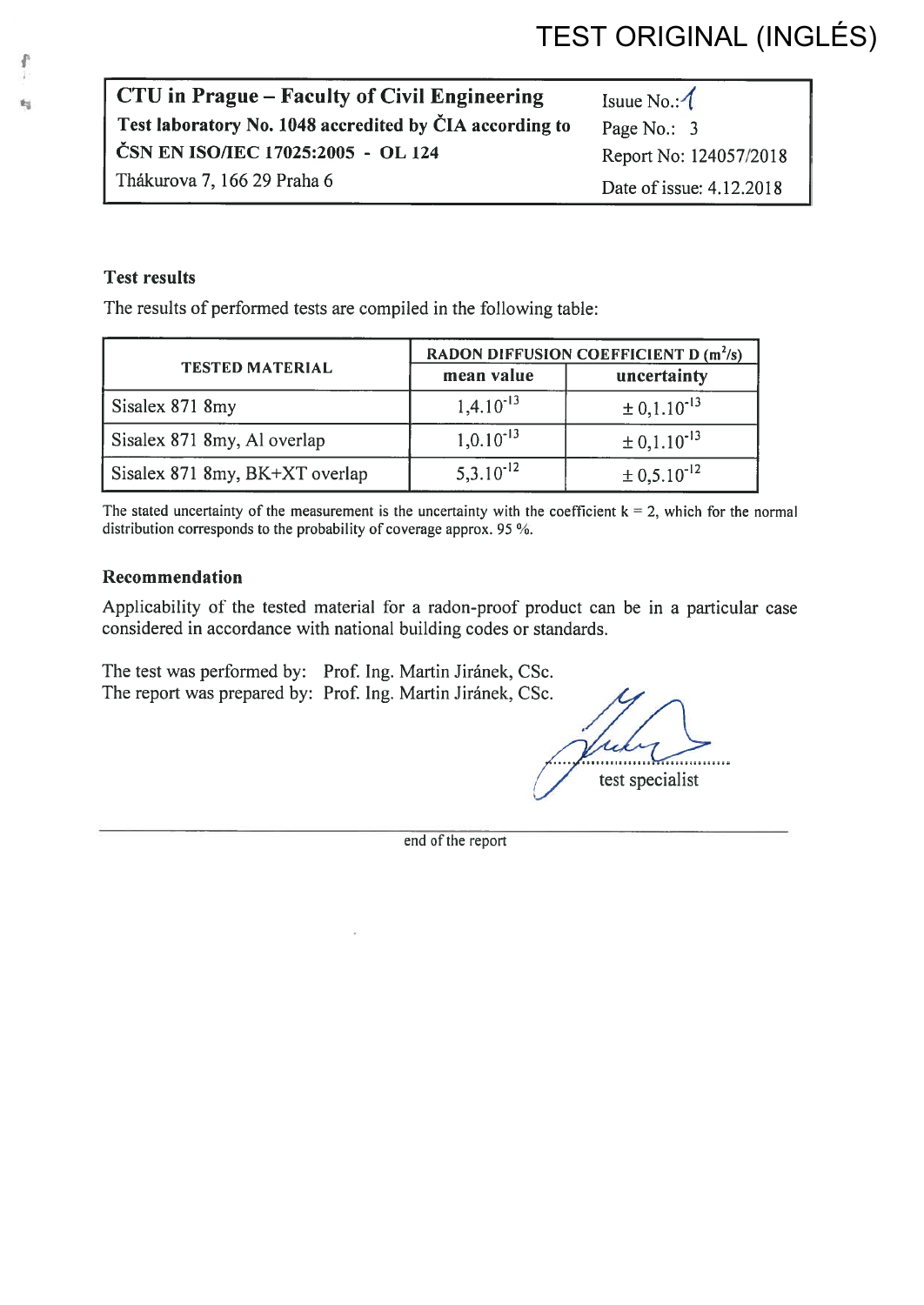# TRADUCCIÓN REALIZADA POR ECOSPAI



**CZECH TECHNICAL UNIVERSITY IN PRAGUE** FACULTY OF CIVIL ENGINEERING - TEST LABORATORY No. 1048 accredited by CIA according to ČSN EN ISO/IEC 17025:2005 Thákurova 7, 166 29 Praha 6



**LABORATORIO ESPECIAL OL 124**

Tel.: +420224354806 Email: jiranek@fsv.cvut.cz Número de pruebas: 2 Prueba número: 1 Número de páginas : 3 Página número: 1

**Orden No:** 8601860A000

## **INFORME DE PRUEBA Núm. 124054/2018**

Prueba: Coeficiente de difusión de gas radón en una penetración de una tubería en la lámina Sisalex 871 usando un collar de EPDM acorde al método K124/02/95

## **Cliente:**

Ampack AG Seebleichestrasse 50 CH-9401 Rorschach Suiza

**Fecha de la prueba: 20.11.2018 Aprobado por:**



Prof. Ing. Martin Jiránek, CSc.

Director del laboratorio OL 124

*Esta prueba puede volver a realizarse con la aprobación del laboratorio. Los resultados de la prueba estan relacionados solo con las muestras probadas. Todos los valores medidos estan comparados con los valores mínimos acorde al CSN EN ISO /IEC17025:2005.*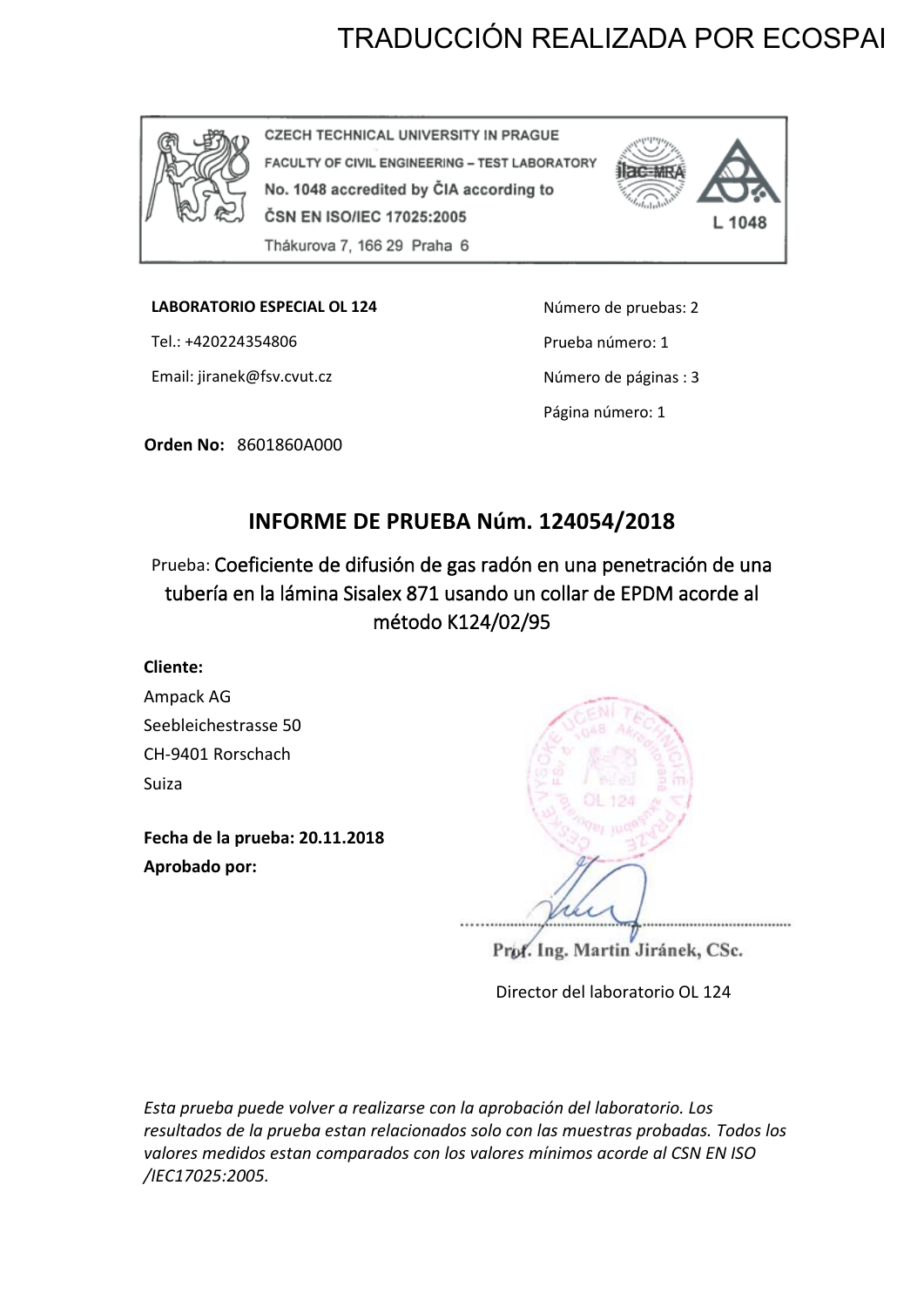# TRADUCCIÓN REALIZADA POR ECOSPAI

| CTU i Prague - Facultad civil de Ingenieria             | Prueba Núm: 1              |
|---------------------------------------------------------|----------------------------|
| Prueba de laboratorio Núm. 1048 acreditado por CIA      | Página Núm. 2              |
| Acorde con la prueba CSN EN ISO/IEC 17025:2005 - OL 124 | Prueba Núm: 124057/2018    |
| Thákurova 7, 166 29 Praga 6                             | Fecha de prueba: 4.12.2018 |

Los resultados de la prueba de coeficiente de difusión de radón de la lámina Sisalex 871, hecha de capas de aluminio y polímeros, fue realizada acorde a los requisitos para determinar el coeficiente de difusión del radón indicado en el método de ensayo K124/02/95. La prueba se llevó a cabo durante las fechas 5.4.2018 y el 24.4.2018.

#### **Muestras de la prueba**

Las muestras de prueba se cortaron del material entregado por el cliente (Juho Hyytiänen) el día 23.3.2018. Las muestras fueron registradas con las marcas 18/18/J (1 a 9) por M. Jirinek. Las muestras de ensayo eran de 160mm y 200mm de diámetro y su espesor era de 0,3mm. La sobreposición entre las láminas fue unida con las cintas BK + XT, donde 2 capas de lámina fueron selladas con adhesivos de 15mm entre las láminas, y con cinta de 60mm de grosor en las juntas.

#### **Método de la prueba**

El coeficiente de difusión del gas radón fue medido acorde al método acreditado K124/02/95. (método C de ISO/TS 11665-13). La muestra ha sido colocada entre los 2 contenedores de radón. El radón se difunde desde el interior del primer depósito (Que está conectado a la fuente de radón), a través de la muestra hasta el depósito superior. Cuando se alcanza una estabilidad dentro de la muestra, se mide el crecimiento de la concentración de radón en el depósito superior y se mide a partir de la curva de crecimiento según el tiempo. El método de prueba fue aprobado por la oficina estatal de seguridad nuclear el 6 del 8 de 1998.

#### **Condiciones**

Sisalex 871 8my – Material

Concentración estable de radón en el depósito inferior : 48,8 ± 0,3 MBq/m3. Suministro de radón en el depósito superior: 0,4 ± 0,1 Bq/m3s

Sisalex 871 8my – Sobreposición

Concentración estable de radón en el depósito inferior: 49,4 ± 0,3 MBq/m3. Suministro de radón en el depósito superior: 0,3 ± 0,1 Bq/m3s

Sisalex 871 8my – Sobreposición con XT y BK Concentración estable de radón en el depósito inferior: 35,4 ± 0,2 MBq/m3 Suministro de radón en el depósito superior: 10,5 ± 0,3 Bq/m3s

Dispositivo de medida: Monitor de radón RDA 200 (N12), micrómetro (N11) Temperatura del laboratorio: 20ºC ± 2ºC Humidad relativa: 38% ± 4% Diferencia de presión entre el depósito inferior y superior: 0 Pa.